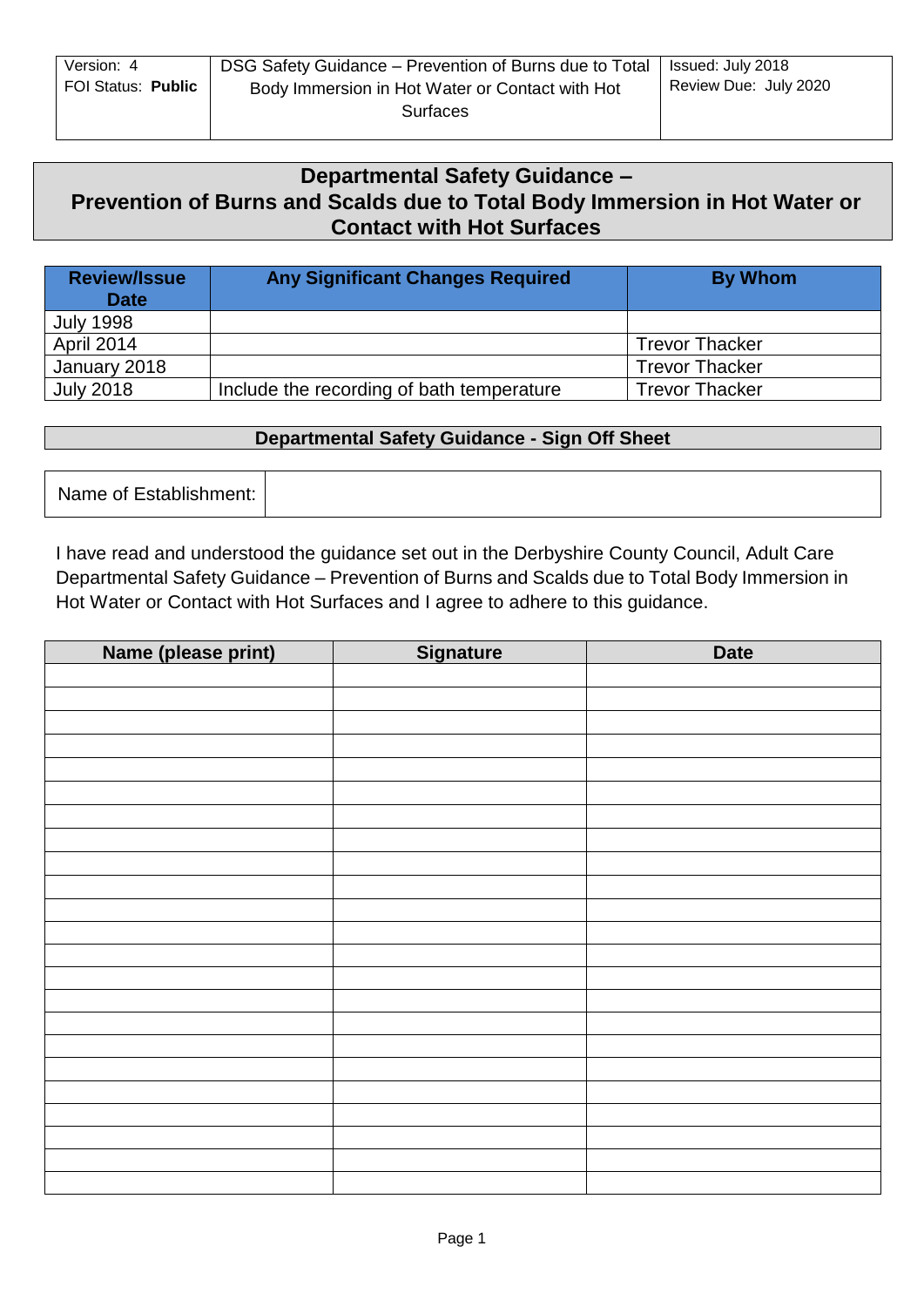## **Advice to Managers – Prevention of Scalding Accidents**

There have been some serious incidents and in some cases fatalities as a result of vulnerable people been fully immersed in hot water either baths or showers.

The maximum recommended temperature for hand wash basins, baths and showers is 43°C.

The risk is higher during bathing, particular if the person is confused, lacks skin sensitivity or has poor mobility.

### **Management Actions**

- Carry out a bathing/showering assessment for each person using the facility.
- Produce a safe procedure for each person.
- Provide bath thermometers to enable the temperature of the water to be checked.
- Ensure all staff receive training/information on each person's assessment and the control measures that need to be followed.
- Regularly review the assessments and inform staff of any changes made, with records kept.
- Maintain and check any water temperature control devices as per the schedule.
- Information must be recorded on client's Personal Service Plan.

### **Assessment**

An assessment must be made of the person's ability to bath unaided.

When carrying out the assessment consider the following:

- Is the person confused?
- Do they lack skin sensitivity? Some medications can reduce skin sensitivity or awareness.
- Do they lack mobility?
- Do they suffer from any condition which may affect their ability to bathe unaided e.g. Epilepsy?
- Do they suffer from any condition which may acerbated by extreme temperatures e.g. Raynaud's Disease, Diabetes etc.

Decide on the level of assistance or supervision needed to reduce the risk of each person.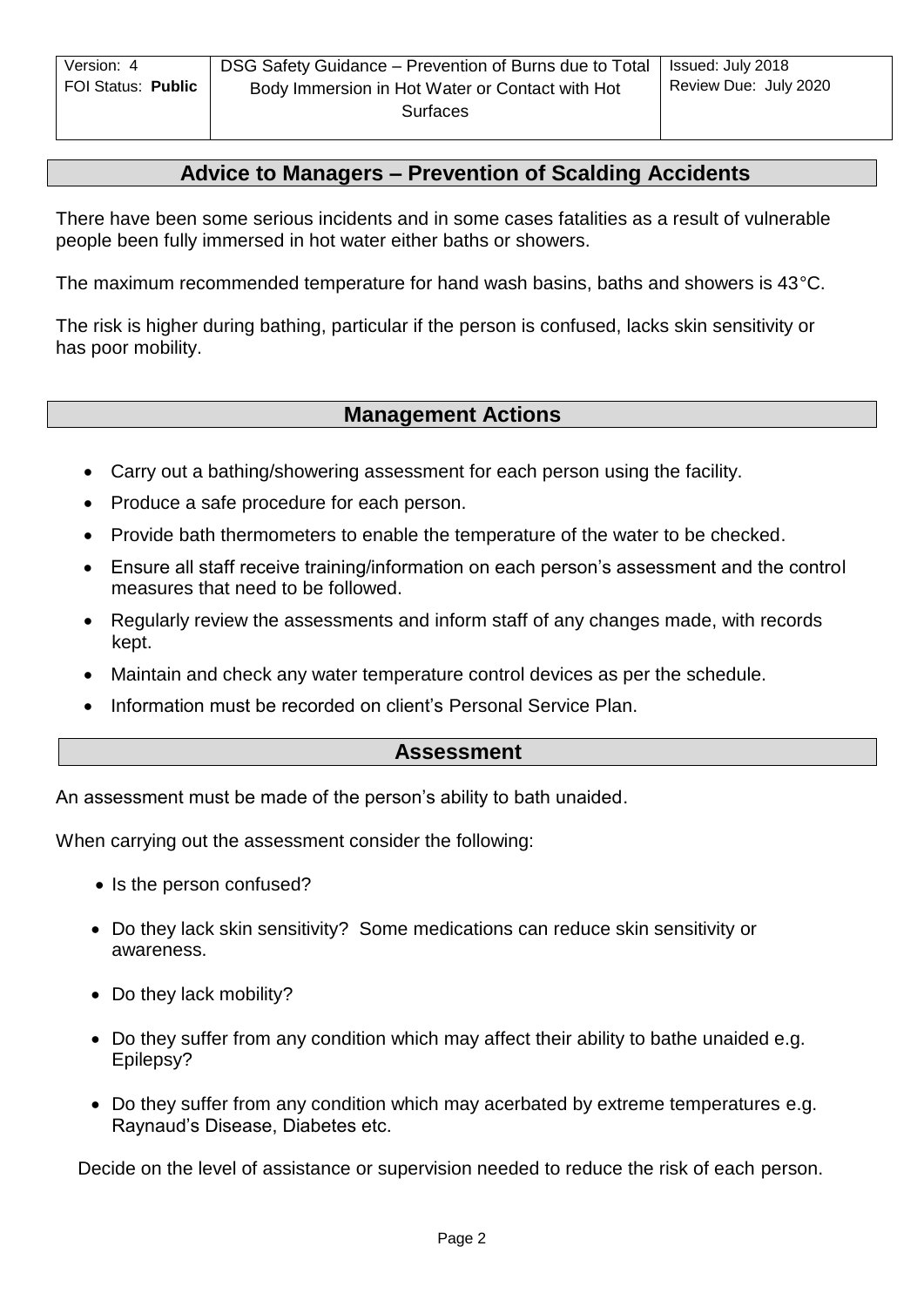### **Practicable control measures which may help to reduce the risk**

- Always check the water temperature using the thermometer before bathing commences. The water temperatures must be recorded on a sheet that is kept in the bathroom.
- In cases where the water temperature at source is above 43°C reduce the temperature of the water in the bath or shower to comfortable level for the person bathing. **THIS MUST BE BELOW 43°C**. Report the defect to Property Division for urgent action.
- Ensure that safe procedures have been formulated and documented and that all care staff are aware of them.
- Provide a sufficient number of trained staff to assist with/supervise the bathing activity following the requirements of the assessment.
- Where an assessment identifies that a person may be at risk of drowning or inadvertently flooding a room, plugs must be removed from the bathroom.

#### **This list is not exhaustive**

#### **Monitor the success of these arrangements and revise has necessary.**

### **Burns from Hot Surfaces**

There have been a number of serious incidents caused by people falling against radiators and associated pipe work where other furniture or their health or condition prevents them moving away from the hot surface this has caused severe burns and in some cases has proved fatal.

In our establishments all radiators and exposed pipe work must have a surface temperature not exceeding 43°C.

This can be achieved by:

- By installing low surface temperature radiators.
- Covering radiators and pipes with radiator covers and boxing in the pipes.
- Installing thermostatic control valves on individual radiators set at 43°C or below.
- A combination of any of the above.
- **Establishments must ensure one or more of the above are in place.**

**In home care**, where there is potential for a client to come into contact with hot surfaces such as radiators and associated pipework at temperatures above 43°C, notify the client or their carer to that effect and advise on measures that can be taken to reduce the risks (see above).